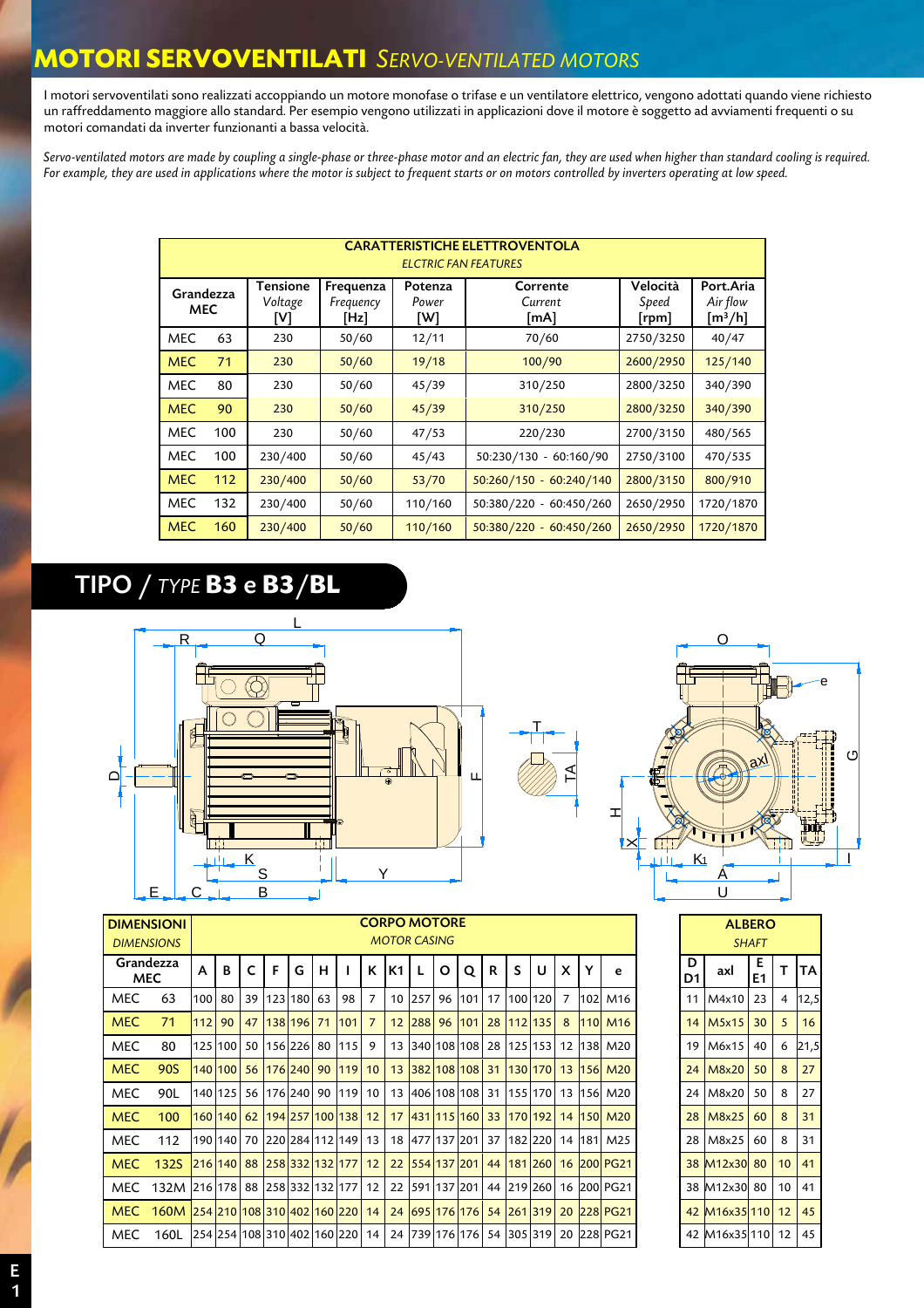### **MOTORI SERVOVENTILATI** *SERVO-VENTILATED MOTORS*

 $\mathsf{T}$ 

# TIPO / *TYPE* **B5** e **B3**/**B5**









| <b>DIMENSIONI</b> | <b>DIMENSIONS</b>               |   |                            |              |               |   |   |                 |      |   |     | <b>CORPO MOTORE</b><br><b>MOTOR CASING</b> |         |   |              |   |    |                                          |                |          |                                                           |   |              |                 |                     | <b>ALBERO</b>       | <b>SHAFT</b> |   |           |
|-------------------|---------------------------------|---|----------------------------|--------------|---------------|---|---|-----------------|------|---|-----|--------------------------------------------|---------|---|--------------|---|----|------------------------------------------|----------------|----------|-----------------------------------------------------------|---|--------------|-----------------|---------------------|---------------------|--------------|---|-----------|
|                   | Grandezza<br><b>MEC</b>         | А | B                          | $\mathsf{C}$ | F             | G | H |                 | K K1 | L | M I | N                                          | $\circ$ | P | $\mathbf{o}$ | R | S. | U                                        | $\mathbf v$    | <b>X</b> | Y                                                         | Z | <b>b</b>     | e               | D<br>D <sub>1</sub> | axl                 | E1           |   | <b>TA</b> |
| <b>MEC</b>        | 63                              |   | 100 80                     |              | 39 123 117 63 |   |   | $\overline{7}$  |      |   |     | 10 257 115 95                              |         |   |              |   |    | 96 140 101 17 100 120                    | $\mathbf{3}$   |          | 7 102                                                     | 9 | 9            | M<br>16         |                     | 11 M4x10 23         |              | 4 | 12,5      |
| <b>MEC</b>        | 71                              |   | 112 90                     |              | 47 138 125 71 |   |   | $7^{\circ}$     |      |   |     |                                            |         |   |              |   |    | 12 288 130 110 96 160 101 28 112 135 3.5 |                |          | 8 110                                                     |   | $8 \mid 9.5$ | M<br>16         |                     | 14   M5x15   30     |              | 5 | 16        |
| <b>MEC</b>        | 80                              |   | 125 100 50 156 146 80      |              |               |   |   | 9               |      |   |     |                                            |         |   |              |   |    |                                          |                |          | 13 340 165 130 108 200 108 28 125 153 3,5 12 138 8,5 11,5 |   |              | M<br>20         |                     | 19 M6x15 40         |              | 6 | 21,5      |
| <b>MEC</b>        | 90S                             |   | 140 100 56 176 150 90      |              |               |   |   | 10 <sup>°</sup> |      |   |     |                                            |         |   |              |   |    |                                          |                |          | 13 382 165 130 108 200 108 31 130 170 3,5 13 156 10 11,5  |   |              | M<br>20         |                     | 24 M8x20 50         |              | 8 | 27        |
| <b>MEC</b>        | 90L                             |   | 140 125 56 176 150 90      |              |               |   |   | 10              |      |   |     |                                            |         |   |              |   |    |                                          |                |          | 13 406 165 130 108 200 108 31 155 170 3,5 13 156 10 11,5  |   |              | M<br>20         |                     | 24 M8x20 50         |              | 8 | 27        |
| <b>MEC</b>        | 100                             |   | 160 140 62 194 157 100 12  |              |               |   |   |                 |      |   |     |                                            |         |   |              |   |    | 17 431 215 180 115 250 160 33 170 192 4  |                |          | 14 150 11 14                                              |   |              | M<br>20         |                     | 28 M8x25 60         |              | 8 | 31        |
| <b>MEC</b>        | 112                             |   | 190 140 70 220 172 112 13  |              |               |   |   |                 |      |   |     |                                            |         |   |              |   |    | 18 477 215 180 137 250 201 37 182 220    | $\overline{4}$ |          | 14 181 12 14                                              |   |              | M<br>25         |                     | 28 M8x25 60         |              | 8 | 31        |
| <b>MEC</b>        | 132S                            |   | 216 140 88 258 200 132 12  |              |               |   |   |                 |      |   |     |                                            |         |   |              |   |    | 22 554 265 230 137 300 201 44 181 260 4  |                |          | 16 200 15                                                 |   | 14           | <b>PG</b><br>21 |                     | 38 M12x30 80 10 41  |              |   |           |
| MEC               | 132M 216 178 88 258 200 132 12  |   |                            |              |               |   |   |                 |      |   |     |                                            |         |   |              |   |    | 22 591 265 230 137 300 201 44 219 260    | $\overline{4}$ |          | 16 200 15 14                                              |   |              | PG<br>21        |                     | 38 M12x30 80 10 41  |              |   |           |
| <b>MEC</b>        | 160M 254 210 108 310 242 160 14 |   |                            |              |               |   |   |                 |      |   |     |                                            |         |   |              |   |    | 24 695 300 250 176 350 176 54 261 319 5  |                |          | 20 228 14 18                                              |   |              | PG<br>21        |                     | 42 M16x35 110 12 45 |              |   |           |
| <b>MEC</b>        | 160L                            |   | 254 254 108 310 242 160 14 |              |               |   |   |                 |      |   |     |                                            |         |   |              |   |    | 24 739 300 250 176 350 176 54 305 319 5  |                |          | 20 228 14 18                                              |   |              | PG<br>21        |                     | 42 M16x35 110 12    |              |   | 45        |